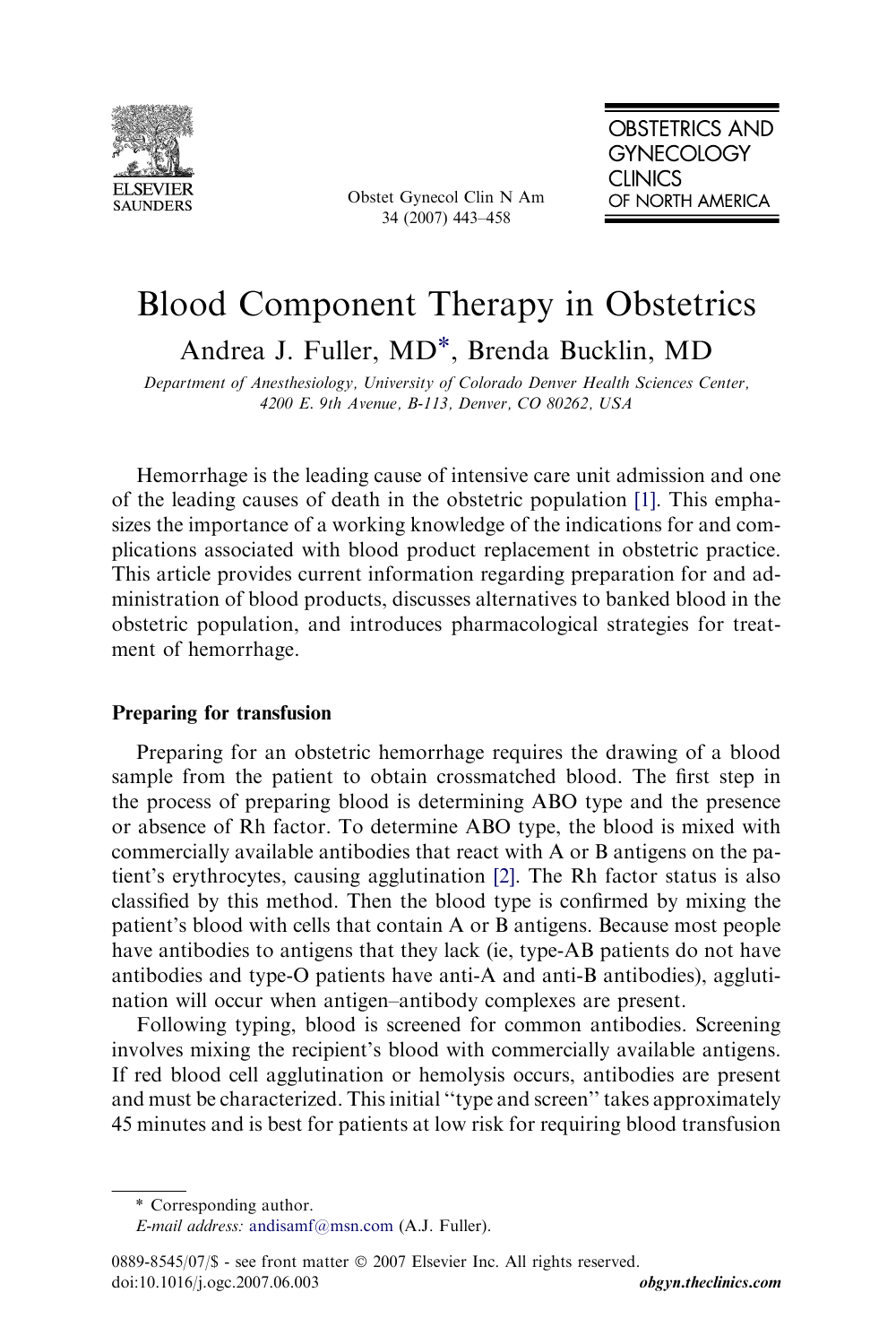[\[2\].](#page-13-0) The most recent American Society of Anesthesiologists Practice Guidelines for Obstetric Anesthesia [\[3\]](#page-13-0) state that a routine blood crossmatch is not necessary for healthy and uncomplicated parturients for vaginal or operative delivery. The decision whether to order or require a blood type and screen, or crossmatch, should be based on maternal history, anticipated hemorrhagic complications (eg, placenta accreta in a patient with placenta previa and previous uterine surgery), and local institutional policies.

Patients should undergo blood crossmatching when blood transfusion is imminent or likely. To crossmatch blood, the recipient's blood is mixed with the donor's to mimic the transfusion (serologic crossmatch) [\[2\]](#page-13-0). This process detects antibodies in the Kell, Duffy, Kidd, and MN groups as well as antibodies that are present in low titers and that do not agglutinate easily [\[4\].](#page-13-0) Blood crossmatching typically takes an additional 15–45 minutes after the blood has been typed and screened [\[2\]](#page-13-0).

In an emergency where the patient requires transfusion before type-specific or crossmatched blood can be obtained, type-O blood can be administered. In obstetric patients, it is especially important to administer type-O, Rh-negative blood because of the risk of Rh sensitization. Crossmatched blood should be administered as soon as it is available because the estimated risk of a hemolytic transfusion reaction with this emergency blood has been reported to be as high as 5%, although publications with trauma patients report much lower complication rates [\[2,5\].](#page-13-0)

The American Society of Anesthesiologists Task Force on Obstetric Anesthesia and the American College of Obstetricians and Gynecologists [\[6\]](#page-13-0) recommend that all facilities providing obstetric care be prepared to manage hemorrhagic emergencies [\[3\]](#page-13-0). Immediate availability of such equipment as hand-inflated pressure bags, an automatic rapid infusion system, a fluid warmer, and a forced-air warming device is recommended. Knowledge of blood bank capability is paramount and resources vary depending on the hospital. Therefore, it is essential to know the time required for obtaining type-O, type-specific, and crossmatched blood as well as platelet and clotting factor availability. Response to massive hemorrhage takes a coordinated effort between clinicians and the blood bank; it is helpful to have a massive hemorrhage protocol outlined before an emergency occurs [\[7\]](#page-13-0). Facilities should also consider writing and posting such a protocol in addition to running clinical drills on obstetric hemorrhage scenarios [\[6,8\].](#page-13-0)

For patients who are at risk for bleeding or who are actively hemorrhaging, the importance of adequate intravenous access cannot be emphasized enough. Flow through an intravenous cannula is directly proportional to the fourth power of the radius and inversely proportional to the length. For these reasons, one or more short, large-bore peripheral intravenous catheters are often preferable to central venous access with a longer catheter (such as a double- or triple-lumen catheter). An arterial line can be extremely helpful during a hemorrhagic emergency, both for beat-to-beat monitoring of blood pressure and for obtaining frequent laboratory tests.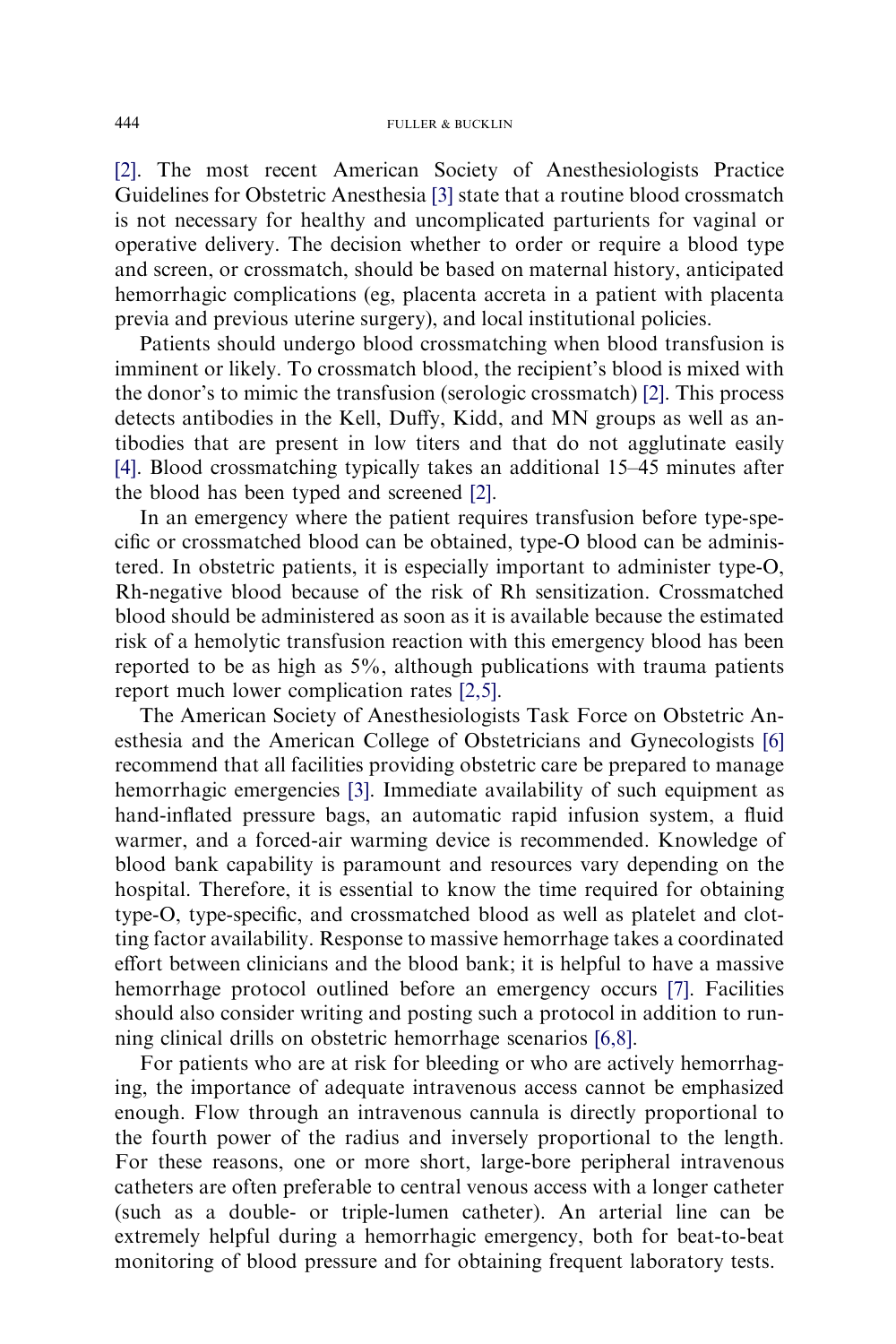#### Determining when to transfuse

Determining the point at which a patient requires blood transfusion can be difficult. Many factors, including vital signs, ongoing blood loss, and coexisting disease should be considered. Estimating blood loss during and after delivery can also be difficult and is often underestimated because the blood is not always contained in one space and because amniotic fluid is present. As a result, postpartum hemorrhage is not clearly defined. However, an estimated blood loss greater than 500 mL for a vaginal delivery and 1000 mL for a cesarean delivery are typical definitions used to describe postpartum hemorrhage [\[6\].](#page-13-0)

The American College of Surgeons separates the severity of hemorrhagic shock into classes based on vital signs and mental status [\[9\]](#page-13-0). Signs and symptoms of inadequate perfusion due to hypovolemia are presented in Table 1 and include tachycardia, decreased pulse pressure, tachypnea, decreased urine output, and an altered mental status ranging from anxious to lethargic [\[9,10\].](#page-13-0) While the physiologic changes of pregnancy (eg, increased blood

| Severity<br>of shock | <b>ACS</b><br>class | Signs and symptoms                                                                                                                                                | <b>Blood</b> loss<br>(mL) | $%$ Blood<br>volume lost | <b>Notes</b>                                                |
|----------------------|---------------------|-------------------------------------------------------------------------------------------------------------------------------------------------------------------|---------------------------|--------------------------|-------------------------------------------------------------|
| None<br>Mild         | Class I<br>Class II | None<br>Tachycardia<br>$(< 100$ bpm); mild<br>hypotension;<br>normal or $\uparrow$ pulse<br>pressure<br>(peripheral<br>vasoconstriction)                          | Up to $750$<br>750-1500   | $10 - 15$<br>$15 - 25$   | Volume replacement<br>with crystalloid<br>and/or colloid    |
| Moderate             | Class III           | Tachycardia<br>$(100-120$ bpm);<br>hypotension<br>(systolic blood<br>pressure $80-100$<br>mm Hg); $\downarrow$ pulse<br>pressure; anxiety,<br>confusion; oliguria | 1500-2000                 | $25 - 40$                | Transfusion<br>probable                                     |
| Severe               | Class IV            | Tachycardia<br>$(>120-140$ bpm;<br>hypotension<br>(systolic blood<br>pressure<br>$< 80$ mm Hg);<br>$\downarrow$ pulse pressure;<br>confusion,<br>lethargy; anuria | > 2000                    | >40                      | Transfusion<br>probable; massive<br>transfusion<br>possible |

Table 1 Signs and symptoms in patients with obstetric hemorrhage

Abbreviations: ACS, American College of Surgeons; bpm, beats per minute. Data from Refs. [\[7,9,10\]](#page-13-0).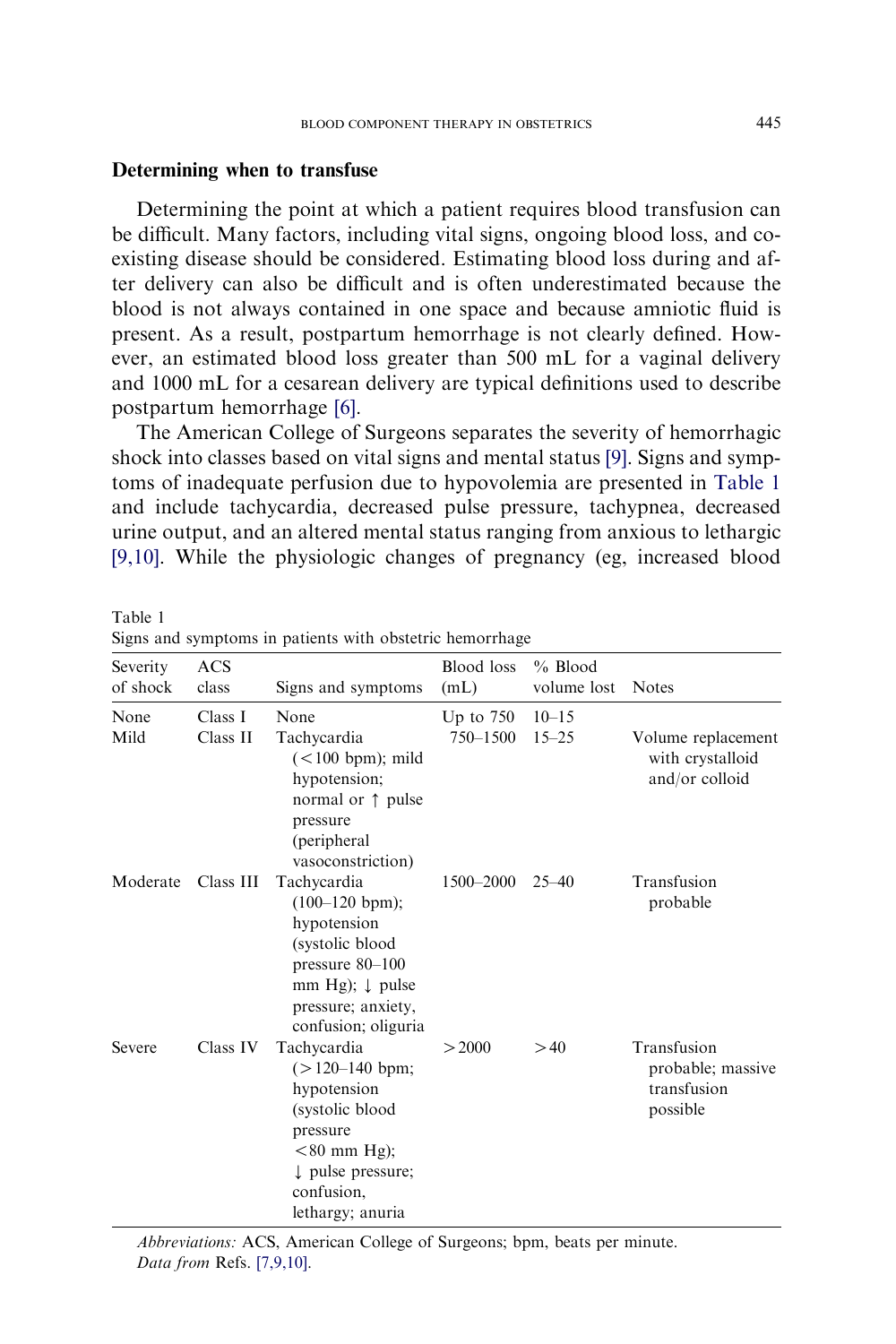volume) can limit the utility of this table, classes III and IV hemorrhage indicate significant hypoperfusion and almost always require transfusion [\[9\]](#page-13-0).

Historically, patients were transfused to keep the hemoglobin concentration greater than 10 mg/dL [\[11\].](#page-13-0) This practice has been challenged by a recent study demonstrating decreased mortality in critically ill patients who were transfused at lower hemoglobin thresholds (ie, transfusions administered with hemoglobin concentrations less than 7 g/dL) [\[12\].](#page-13-0) On the other end of the spectrum, Karpati and colleagues [\[13\]](#page-13-0) found an approximately 50% incidence of myocardial ischemia in intensive care patients admitted with postpartum hemorrhage and hypovolemic shock. Risk factors for myocardial ischemia in this population were a hemoglobin of 6.0 g/dL or lower, systolic blood pressure of 88 mm Hg or lower, diastolic blood pressure of 50 mm Hg or lower, and a heart rate greater than 115 beats per minute [\[13\].](#page-13-0)

The purpose of packed red blood cell (PRBC) administration is to increase the oxygen-carrying capacity of blood. According to the American Society of Anesthesiologists Task Force on blood product replacement, PRBC transfusion is rarely indicated with a hemoglobin level greater than 10 g/dL and is almost always indicated with a hemoglobin level less than 6 g/dL [\[14\]](#page-13-0). [Table 2](#page-4-0) outlines the indications for PRBC and other blood products.

A recent survey of anesthesiologists and obstetrician/gynecologists found that the transfusion threshold for most providers is 7 to 8  $g/dL$ , with the anesthesiologists transfusing at 7.5 g/dL and obstetricians at 8 g/dL [\[15\]](#page-13-0). While the clinical situation should dictate when to transfuse red blood cells, a threshold in the range of 6.5 to 8.5 g/dL appears prudent given current data.

### Disseminated intravascular coagulation

Disseminated intravascular coagulation (DIC) occurs when an inciting event initiates the biodegradation of fibrinogen and clotting factors, resulting in hemorrhage and microvascular thrombosis. Obstetric disorders associated with DIC include amniotic fluid embolism, placental abruption, retained products of conception, eclampsia, and abortion [\[16\]](#page-13-0). Disseminated intravascular coagulation is commonly associated with obstetric hemorrhage and causes profuse bleeding due to inadequate blood clot formation. Therefore, obstetric care providers must consider the need for platelet and/ or clotting factor administration in a hemorrhaging patient, especially when a condition associated with DIC is present.

# Platelets

Platelets are usually available in six- to nine-unit equivalents from apheresis or whole blood. One unit of platelets increases the platelet count by 5000 to  $10,000$  cells/ $\mu$ L in the absence of platelet destruction [\[7\]](#page-13-0). Platelet transfusion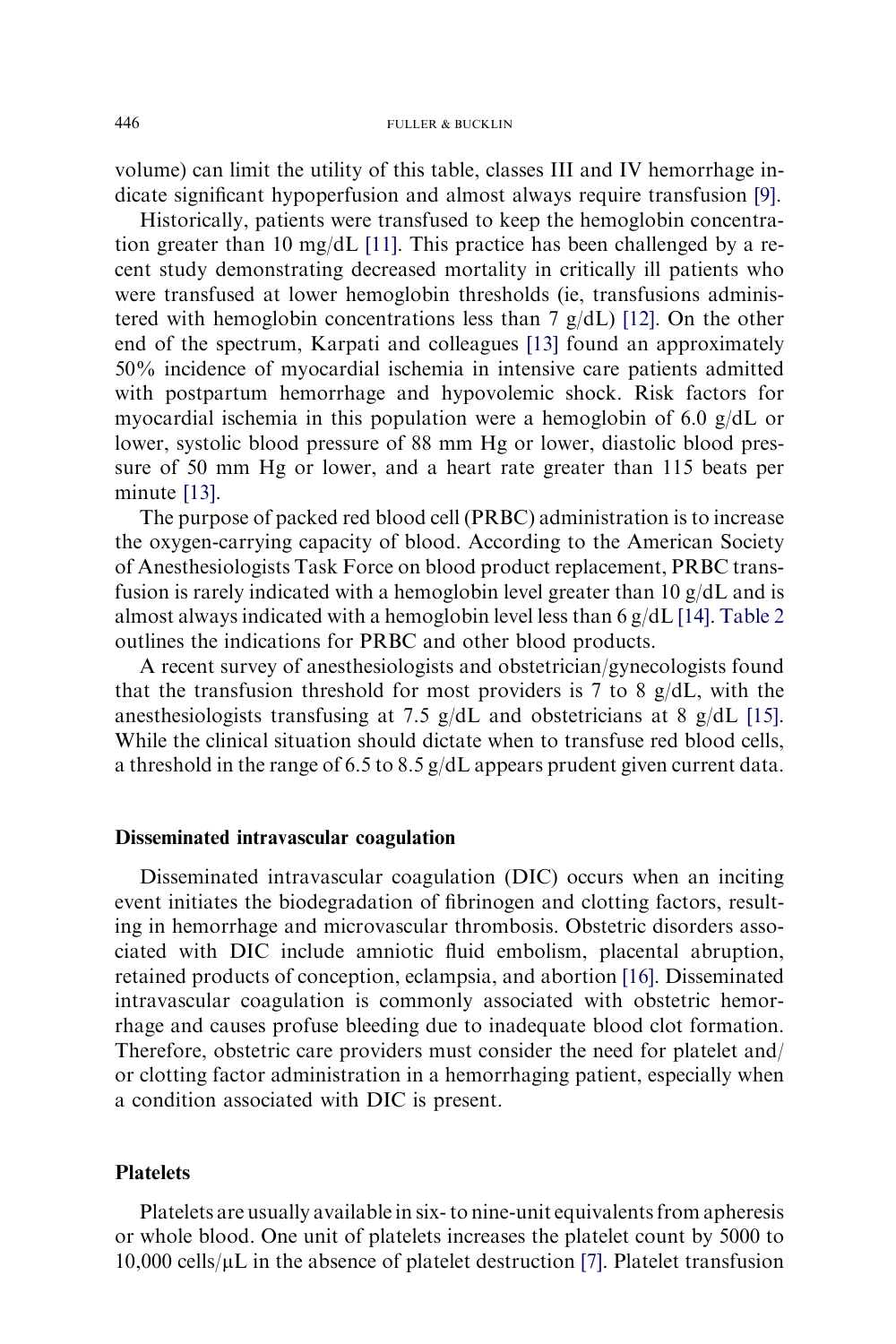| Product                   | Contents                                    | Indications for<br>administration                                                                                                                                                                    | <b>Notes</b>                                                                                                                                       |
|---------------------------|---------------------------------------------|------------------------------------------------------------------------------------------------------------------------------------------------------------------------------------------------------|----------------------------------------------------------------------------------------------------------------------------------------------------|
| Packed red<br>blood cells | Red blood cells                             | $\bullet$ Improve<br>oxygen-carrying<br>capacity<br>• Almost always for<br>hemoglobin<br>$<$ 6 g/dL<br>• Rarely for<br>hemoglobin<br>$>10$ g/dL                                                      | Type-specific and<br>crossmatched blood<br>preferred                                                                                               |
| Platelets                 | Platelets                                   | • Microvascular<br>bleeding with<br>platelet counts<br>$<$ 50,000 cells/ $\mu$ L                                                                                                                     | Blood product most<br>often associated<br>with bacterial<br>contamination                                                                          |
| Fresh frozen<br>plasma    | All plasma proteins<br>and clotting factors | • Microvascular<br>bleeding due to<br>clotting factor<br>deficiency<br>• International<br>normalized ratio<br>$>2\times$ normal<br>• Activated partial<br>thromboplastin time<br>$>1.5\times$ normal | Must be thawed before<br>administration<br>$(20 - 30$ min)                                                                                         |
| Cryoprecipitate           | Factor VIII and<br>fibrinogen               | • Microvascular<br>bleeding due to<br>fibrinogen deficiency<br>• Fibrinogen<br>$< 80 - 100$ mg/dL                                                                                                    | Can also be used to<br>treat congenital<br>fibrinogen<br>deficiencies or von<br>Willebrand's disease<br>when clotting<br>factors are<br>unavilable |

<span id="page-4-0"></span>Table 2 Blood product information

is rarely indicated when the platelet count is greater than  $100,000$  cells/ $\mu$ L, but should be considered when there is excessive bleeding with platelet counts less than 50,000 cells/ $\mu$ L [\[14\]](#page-13-0). While it is possible to transfuse ABO-incompatible platelets, these cells may have a shorter life span [\[2\]](#page-13-0). Rh compatibility should be considered in the obstetric population and Rh immune globulin should be administered if Rh-positive platelets are administered to an Rh-negative individual [\[17\]](#page-13-0).

# Clotting factors

Fresh frozen plasma (FFP) is collected from whole blood or plasma apheresis after platelets and cells are removed. It contains all plasma proteins and clotting factors. FFP is stored at  $-18^{\circ}$ C to  $-30^{\circ}$ C and must be thawed before administration. Thawing takes 20 to 30 minutes. In the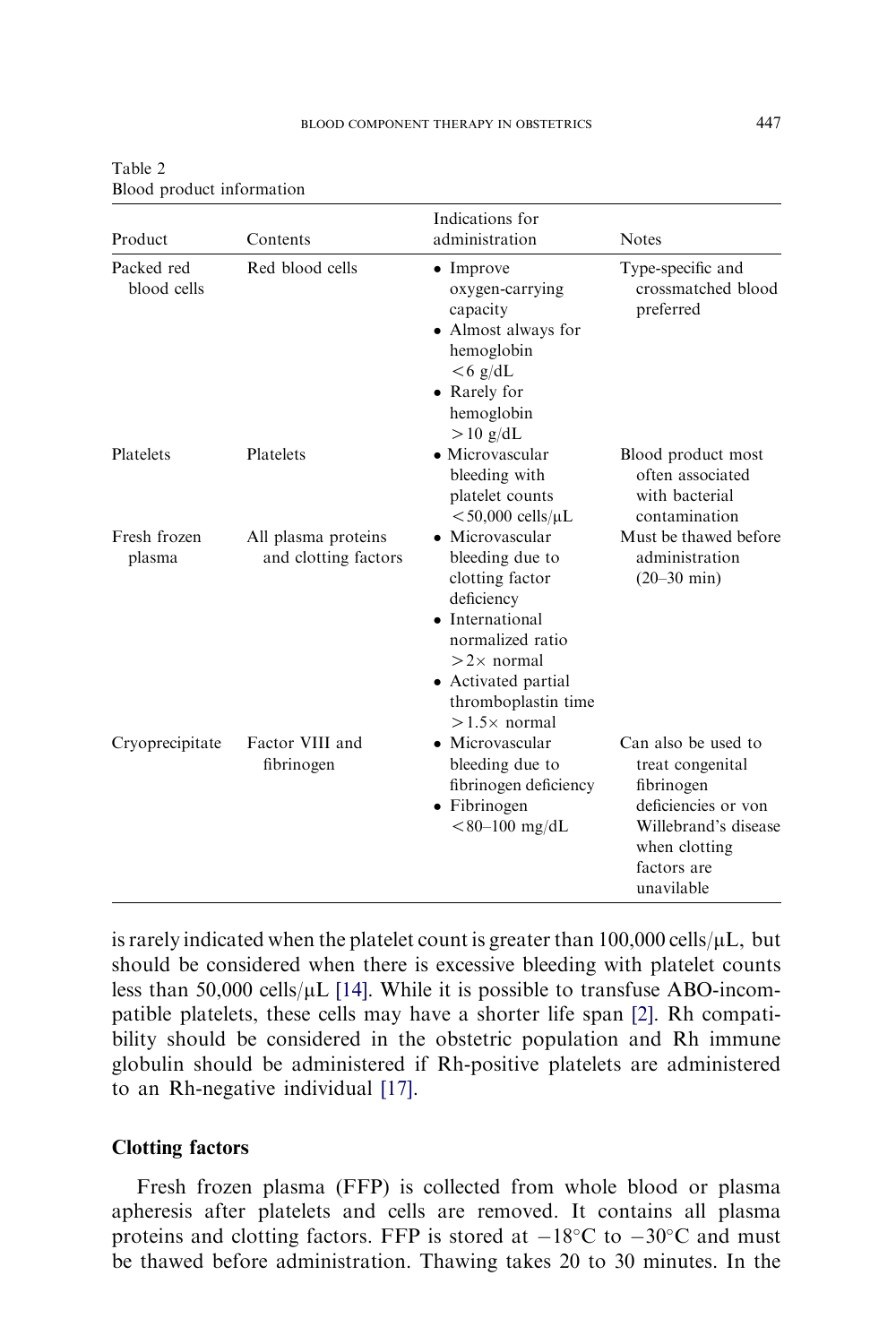obstetric setting, common indications for FFP are treatment of microvascular bleeding due to coagulopathy and/or factor deficiency following massive transfusion. Additional indications include reversal of warfarin, correction of isolated factor deficiencies when specific factor concentrates are unavailable, and antithrombin III deficiency in patients receiving heparin [\[14\]](#page-13-0). Recommendations for FFP administration include measurement of the activated partial thromboplastin time (aPTT) and prothrombin time before administration and when the prothrombin time and international normalized ratio are greater than two times normal and/or the aPTT is greater than 1.5 times normal [\[14\].](#page-13-0) Because anti-ABO antibodies are present in plasma, ABO compatibility should be considered when transfusing FFP [\[2\].](#page-13-0) For example, a patient with type-AB blood should not receive type-O plasma because of the presence of anti-A and anti-B antibodies [\[2\]](#page-13-0).

Cryoprecipitate is extracted from slowly thawing FFP. It is rich in factor VIII and fibrinogen and is used to treat microvascular bleeding in the presence of fibrinogen deficiency, which most commonly occurs because of DIC or massive transfusion. Ideally, a fibrinogen level should be obtained before administration of cryoprecipitate. Fibrinogen concentrations greater than 150 mg/dL usually do not require cryoprecipitate, but fibrinogen concentrations less than 80 to 100 mg/dL indicate need for transfusion [\[14\]](#page-13-0). Cryoprecipitate can also be administered for treatment of congenital fibrinogen deficiencies or bleeding in patients with von Willebrand's disease when factor concentrates are unavailable [\[14\].](#page-13-0) Because cryoprecipitate has only a small amount of plasma, ABO compatibility is unnecessary [\[2\]](#page-13-0).

### Autologous blood donation

Because of concern about cost-effectiveness, routine autologous blood donation is not recommended for routine obstetric deliveries [\[11\].](#page-13-0) However, autologous blood transfusion is a viable option for patients at risk for peripartum hemorrhage, especially those with rare antibodies who will be difficult to transfuse with compatible homologous blood. Autologous blood donation during pregnancy has been shown to have minimal maternal hemodynamic effects with maintenance of fetal umbilical artery systolic/diastolic ratio [\[18\]](#page-14-0).

Yamada and colleagues [\[19\]](#page-14-0) published an analysis of 82 patients with placenta previa after implementation of an autologous blood donation protocol. They found that women who did not donate blood prepartum had a four times greater rate (12% versus 3.1%) of peripartum homologous blood transfusion. They recommended beginning the blood donation at 32 weeks' gestation with removal of 400 mL per week to achieve a total stored volume of 1200 to 1500 mL [\[19\]](#page-14-0). In the study, patients who donated autologous blood had a higher overall rate of blood transfusion, with 71% receiving blood peripartum compared with 12% of patients who received homologous blood. While autologous blood has a slightly smaller incidence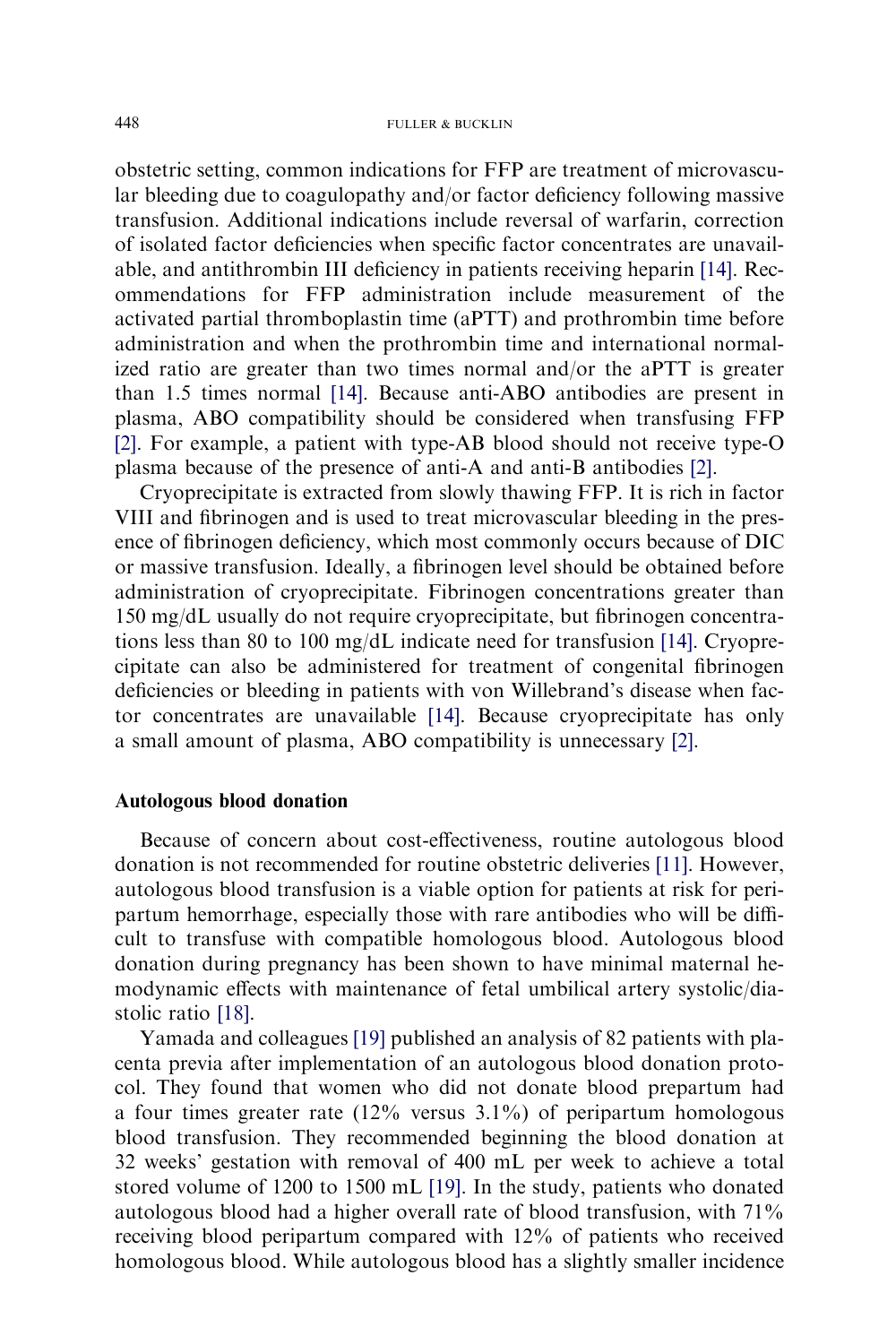of bacterial contamination, the risk of ABO mismatching is similar for both autologous and homologous blood [\[20,21\]](#page-14-0). Thus, administration of autologous blood should not be viewed as innocuous and should be administered for the same indications as banked blood.

## Acute normovolemic hemodilution

Acute normovolemic hemodilution is a technique involving collection of autologous blood immediately before surgery or delivery. Normovolemia is maintained by intravenous fluid administration with colloid or crystalloid. The volume of colloid administered should be equal to the volume of blood withdrawn. When crystalloid is administered, the volume should be three times the volume of blood removed [\[22,23\]](#page-14-0). When blood is subsequently lost, it has less red blood cell mass and the blood removed can be returned to the patient as needed.

Because the blood is collected and stored at the bedside for immediate reinfusion, the risks of bacterial contamination and administrative error associated with autologous blood storage are significantly reduced. This technique has been successfully reported in patients at risk for blood loss during cesarean delivery, with an average of 1000 mL of blood collected just before the surgery [\[22\].](#page-14-0) In this study, no patients experienced symptoms of nausea, vomiting, dizziness, or lightheadedness and there were no abnormalities in vital signs or fetal heart rate [\[22\]](#page-14-0).

# Intraoperative cell salvage

Another alternative to allogenic banked blood is the use of an intraoperative cell salvage device, or cell saver. This technique involves suctioning of blood from the operative field followed by cell washing, suspension in saline, and reinfusion to the patient [\[24\].](#page-14-0) Concerns about its possible association with amniotic fluid embolism (AFE) have made this technique controversial [\[25–27\]](#page-14-0).

The cause of the coagulopathy and cardiovascular collapse associated with AFE is unclear [\[28\]](#page-14-0). Tissue factor is present in amniotic fluid and plays a role in the initiation of coagulation, prompting speculation that tissue factor is responsible for the DIC associated with AFE. The effectiveness of a commonly available cell saver system to remove functionally active tissue factor from blood contaminated with amniotic fluid has been demonstrated [\[29\]](#page-14-0). Fetal squamous cells, meconium, and other particulates have also been implicated in the development of AFE [\[30\].](#page-14-0) Waters and colleagues [\[26\]](#page-14-0) demonstrated that when cells are washed and a leukocyte depletion filter is used, the resulting blood has a concentration of fetal squamous cells similar to a preoperative maternal blood sample [\[26\]](#page-14-0).

In a multicenter historical cohort study, 139 patients received autologous blood transfusion during cesarean delivery via intraoperative cell salvage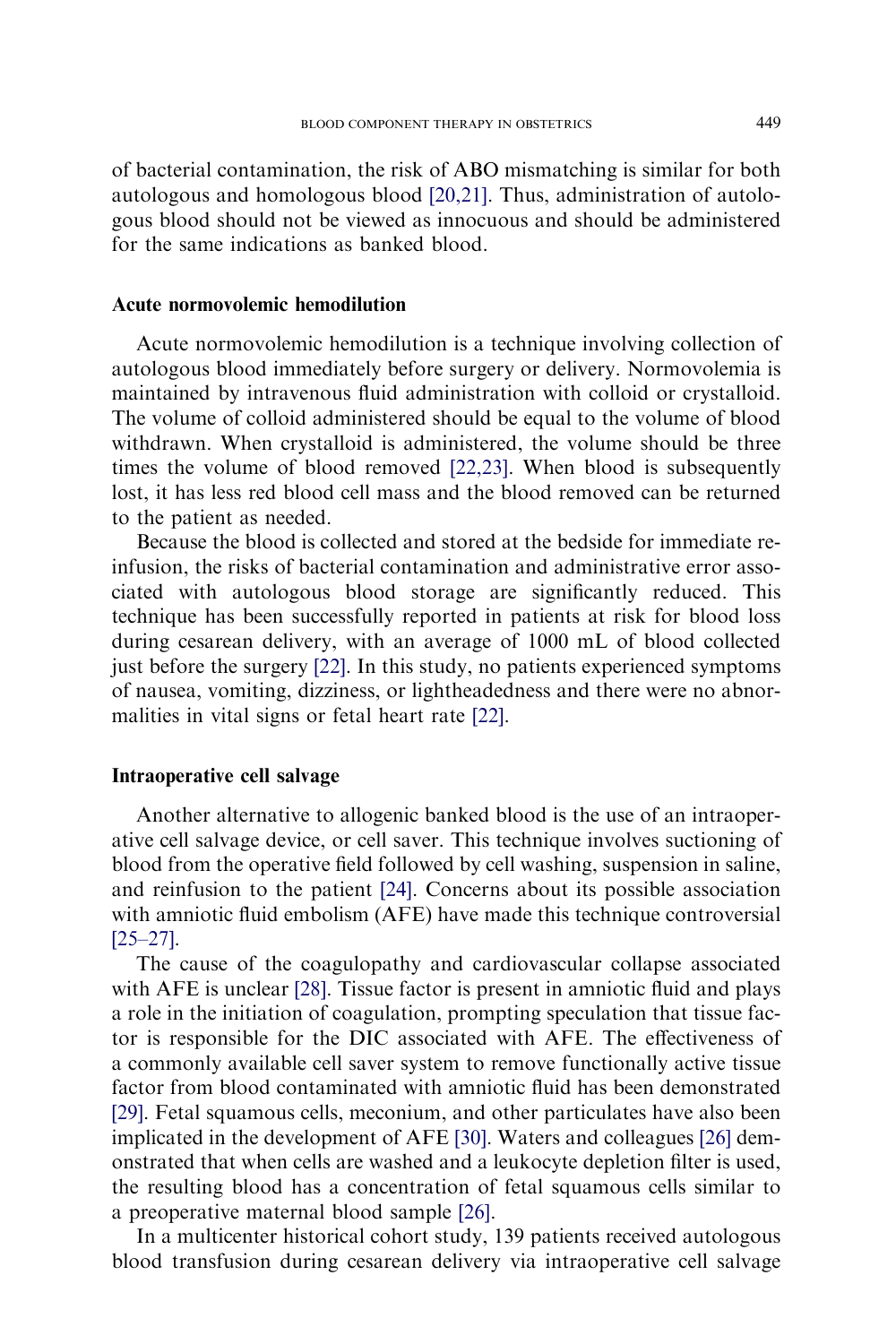technique with no patients experiencing AFE or adult respiratory distress syndrome [\[31\]](#page-14-0). While the investigators concluded that their study had enough power to detect a clinically significant increase in AFE, it is still possible that this rare event can be associated with this technology. In fact, one case report exists of a patient who developed hypoxia, cardiovascular collapse, and death minutes after infusion of cell saver blood following cesarean delivery. The patient had coexisting diseases, including hemolysis–elevated-liver-enzymes–low-platelets (HELLP) syndrome, so the exact cause of death was unclear. However, a clinical diagnosis of AFE was made [\[32\]](#page-14-0).

Fetal hemoglobin is present in the processed cell saver blood, raising concerns about maternal alloimmunization and the potential for problems with subsequent pregnancies [\[26,27\]](#page-14-0). Rh mismatch is particularly important and anti-D immune globulin should be administered to Rh-negative mothers who receive salvaged blood [\[24\]](#page-14-0). Because the exact volume of fetal blood administered to the mother via the cell saver is highly variable, a Kleihauer-Betke test should be considered to allow for dose adjustment of Rh immune globulin [\[33\]](#page-14-0).

Critics caution that because the inciting factors in AFE are unknown and the incidence is so low, the safety of salvaged blood cannot be proven [\[25,27,32\]](#page-14-0). Furthermore, because obstetric hemorrhage can be unpredictable, availability of equipment and skilled personnel is a significant drawback to intraoperative cell salvage [\[25,27\]](#page-14-0). However, this technique has been used safely in many patients and should be considered in patients at high risk for hemorrhage who would be difficult to crossmatch or object to blood transfusion (eg, a Jehovah's Witness with a known placenta accreta) [\[6,24,34\].](#page-13-0)

#### Massive transfusion

Massive transfusion is defined as administration of greater than 10 units of packed red blood cells [\[35\]](#page-14-0). Because large amounts of blood products will be needed, it is important to notify the blood bank when massive hemorrhage occurs in an obstetric patient. A massive hemorrhage protocol can be extremely helpful, especially one that outlines how blood products will be transported to the obstetric suite and how clotting factors will be prepared in a timely way [\[36\].](#page-14-0) Clear communication between personnel, especially the obstetrician, anesthesiologist, and nursing staff regarding ongoing blood loss and the continued need for blood products is important.

The massively bleeding patient must be reassessed frequently to determine the efficacy of treatment as well as to identify correctable complications. Massive transfusion is associated with the ''bloody vicious cycle,'' which was originally used to describe coagulopathy following trauma [\[35\]](#page-14-0). Active hemorrhage is worsened by coagulopathy, which is caused by metabolic acidosis and core hypothermia. The treatment of the hemorrhage with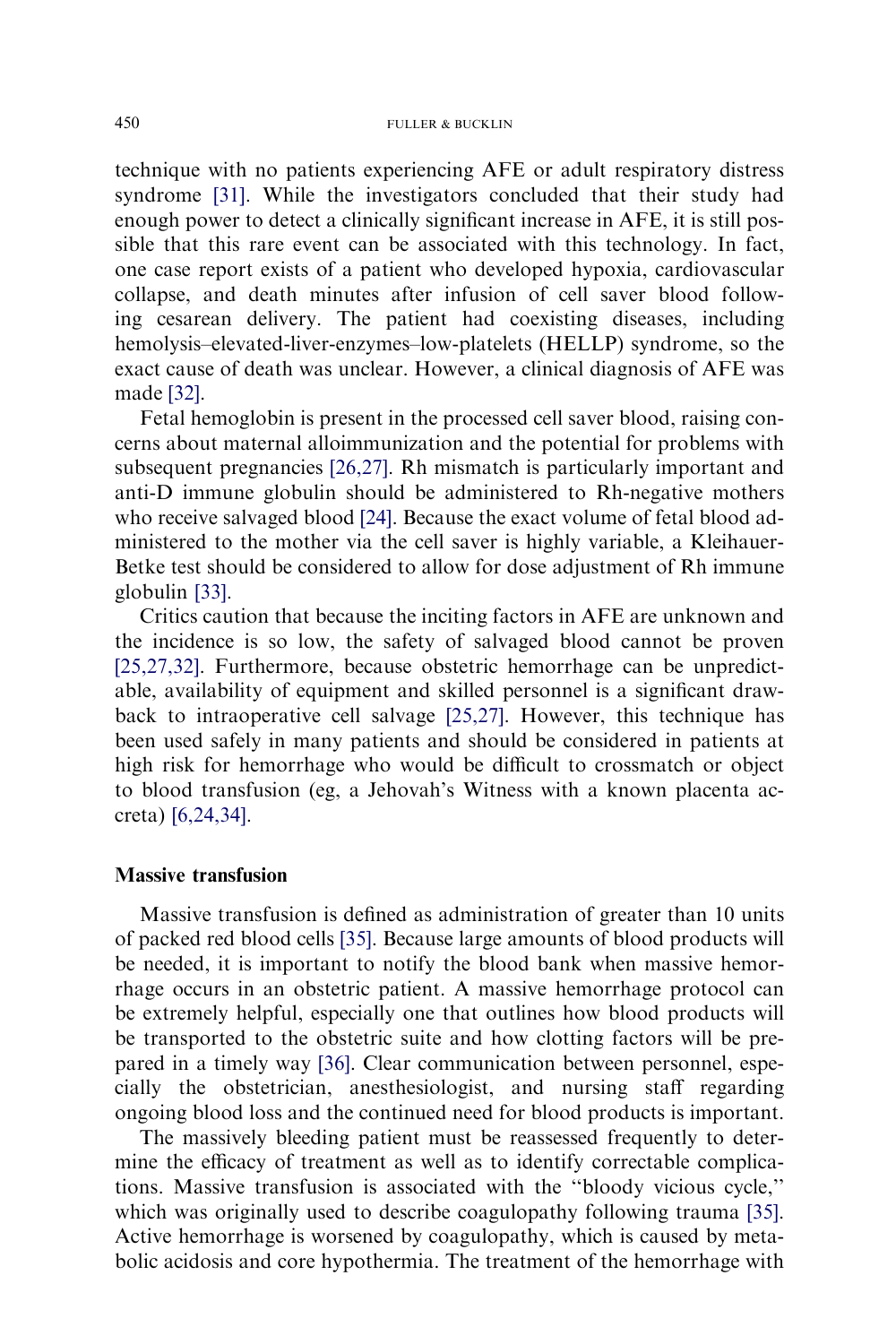red cell transfusion can worsen the coagulopathy by diluting platelets and clotting factors as well as contributing to hypothermia and acidosis [\[35\].](#page-14-0) In a prospective analysis of trauma patients receiving greater than 10 units of PRBC, approximately 50% developed coagulopathy [\[35\].](#page-14-0) Patients who also had a core temperature of less than  $34^{\circ}$ C and persistent metabolic acidosis had an even higher incidence of life-threatening coagulopathy [\[35\].](#page-14-0) In obstetrics, the exact incidence of coagulopathy with massive transfusion is unknown, but may be even higher given the high incidence of DIC in the obstetric population. For these reasons, platelets and coagulation factors must be administered to the massively bleeding patient. Core temperature must be measured and every effort made to warm both the patient and blood products being administered. Other complications associated with massive transfusion are discussed later in this article and include hypocalcemia and hyperkalemia.

## Errors and transfusion

While patients are often highly concerned about the infectious risks associated with blood transfusion, patients are actually at more risk for complications resulting from ABO incompatibility errors and similar mixups unrelated to infections [\[20,21,37\].](#page-14-0) A survey of transfusion errors in New York state over a 10-year period found the incidence of erroneous administration to be one for every 19,000 red blood cell units administered with blood being administered to the wrong recipient representing 38% of the errors [\[20\]](#page-14-0). The incidence of ABO incompatibility errors ranges from one for every 38,000 units administered to one in every 138,000 units administered [\[20,21,37\].](#page-14-0) Overall, the incidence of a fatal reaction due to erroneous administration is approximately one in every 1,500,000 units of blood administered [\[37\]](#page-14-0). In many cases, multiple errors are involved and can include phlebotomy errors, patient misidentification, sample mislabeling, and laboratory errors [\[20,37\]](#page-14-0). Clearly, vigilance is required of all personnel involved in blood product administration and is paramount to keeping these risks at an absolute minimum.

# Hemolytic reactions

The most serious complication arising from erroneous blood product administration is an acute hemolytic reaction. This occurs as a result of the recipient's circulating antibodies destroying the donor's red blood cells. An acute hemolytic reaction is characterized by fever, urticaria, nausea, chest and flank pain, hyperkalemia, hypotension, DIC, hemoglobinemia, and acute renal failure [\[4,7\].](#page-13-0) If an acute hemolytic reaction is suspected, the transfusion should be stopped immediately with initiation of supportive care, including blood pressure support, aggressive intravenous fluid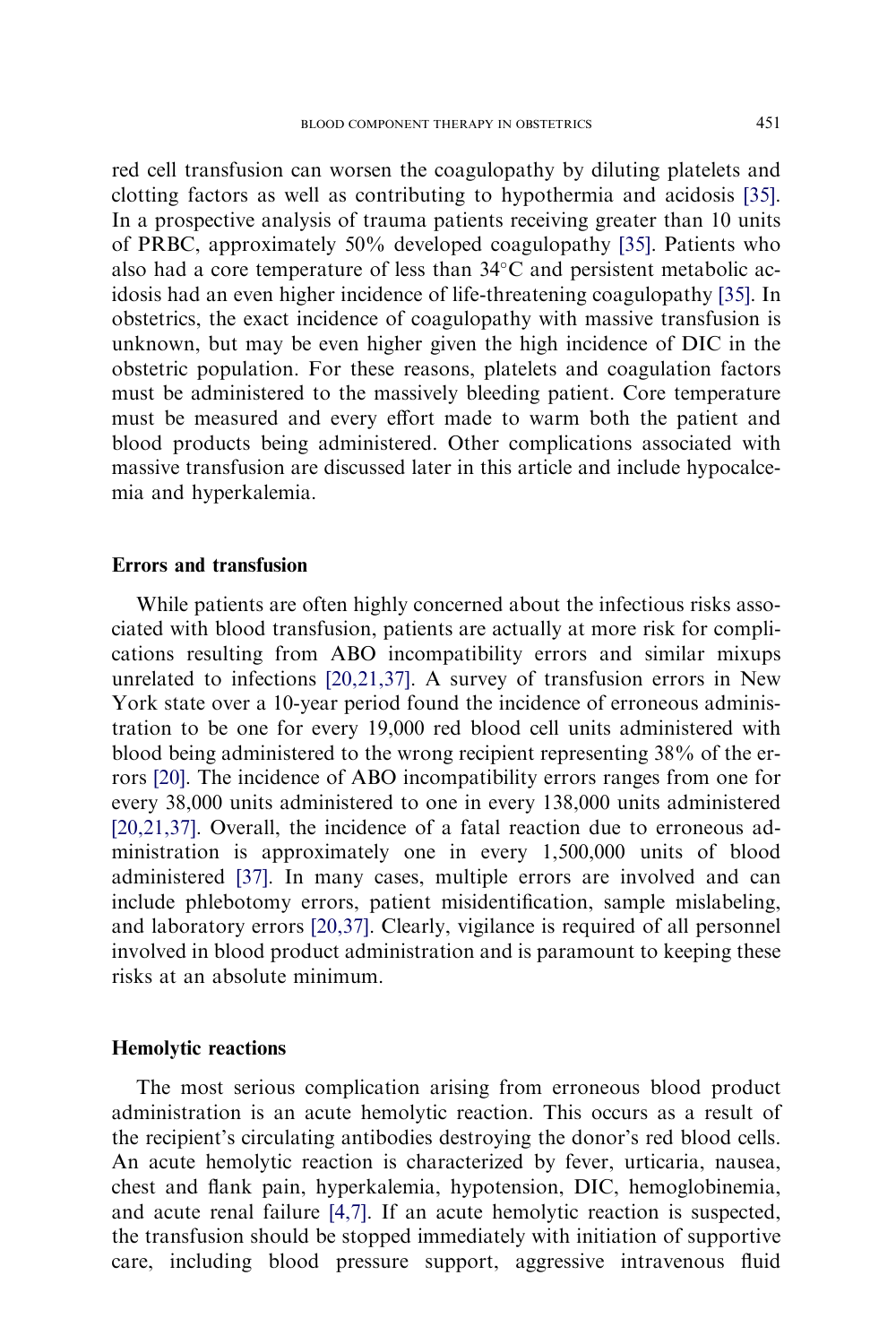replacement, diuresis, and alkalinization of the urine [\[4,7\].](#page-13-0) Laboratory studies, including urine and plasma hemoglobin, an antibody screen, coagulation parameters, and blood counts should be obtained [\[4,7\]](#page-13-0). The blood being infused should be sent to the blood bank with a sample of the patient's blood to confirm incompatibility.

A delayed hemolytic reaction is due to extravascular hemolysis of donor erythrocytes. It results from the presence of antibodies from previous transfusions or pregnancy in recipient serum that were at levels too low to be detected during the crossmatch [\[4\]](#page-13-0). Clinical manifestations occur approximately 1 week after a seemingly compatible transfusion and are characterized by anemia, mild fever, increased unconjugated bilirubin, jaundice, hemoglobinuria, decreased haptoglobin, and spherocytosis on the blood smear [\[4,7\]](#page-13-0). Because the hemolysis is extravascular, the reaction is much less severe than an immediate hemolytic reaction and the symptoms are self-limited [\[4\]](#page-13-0).

### Transfusion-transmitted infectious disease

The incidence of transfusion-transmitted infectious diseases has decreased dramatically over the last 20 years, mainly because of improved donor screening and technological advances in blood bank testing. Of particular importance has been the development of nucleic acid testing for viral pathogens, such as HIV, hepatitis C, and hepatitis B. Historically, transfusion-transmitted viral infections posed a large risk to recipients. The incidence of such infections is now so low that mathematical models must be used to estimate the incidence of pathogen transmission. The current incidence of various infectious diseases associated with blood transfusion is summarized in Table 3. The estimated risk of HIV is one infection for every 2,135,000 units of blood administered and that of hepatitis C is

| Transfusion-associated disease    | Incidence (incidence of disease/units)<br>of blood administered)                  |  |  |  |
|-----------------------------------|-----------------------------------------------------------------------------------|--|--|--|
| <b>HIV</b>                        | $1:2,135,000$ [38]                                                                |  |  |  |
| Hepatitis C virus                 | 1:1,935,000 [38]                                                                  |  |  |  |
| Hepatitis B virus                 | $1:200,000^a$ [38]                                                                |  |  |  |
| West Nile virus                   | Incidence varies seasonally and<br>geographically; approximately 1:1,000,000 [39] |  |  |  |
| Chagas' disease                   | Rare                                                                              |  |  |  |
| Malaria                           | Rare                                                                              |  |  |  |
| Variant Creutzfeldt-Jakob disease | Rare                                                                              |  |  |  |
| Bacterial contamination           | $1:12,000$ for platelets; $1:500,000$ for red blood<br>cells $[11]$               |  |  |  |

Table 3 Estimated incidence of transfusion-associated disease

<sup>a</sup> Estimate made before introduction of nucleic acid testing.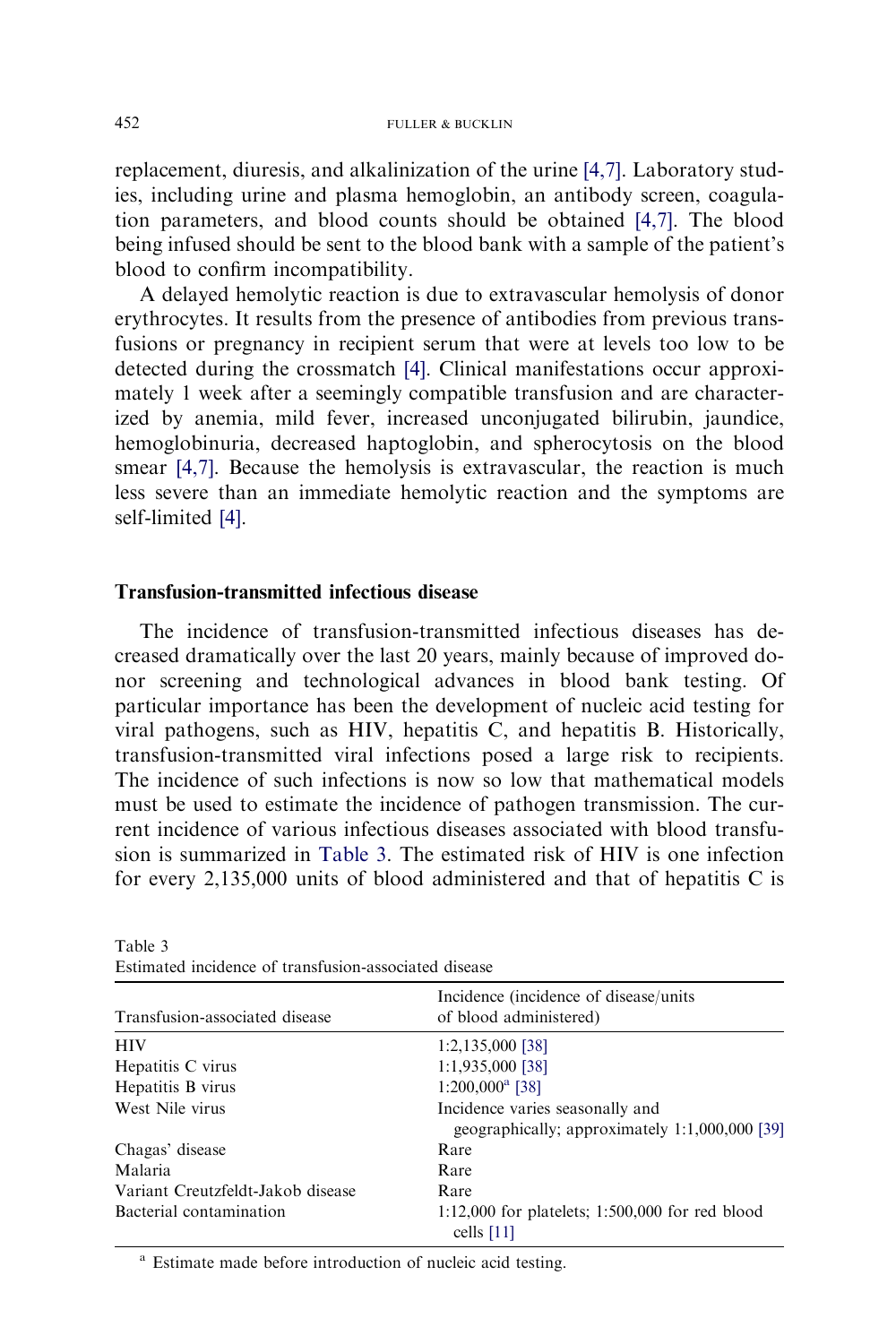one for every 1,935,000 units administered [\[38\].](#page-14-0) The genetic diversity of HIV is increasing and constant surveillance of the blood supply is required to optimize detection of this virus and keep transfusion-associated transmission at its current rate [\[39\].](#page-14-0)

Other potentially infectious agents are continually surfacing. Transfusion-associated transmission of West Nile virus was first reported in 2002 and prompted the development of nucleic acid testing, especially in locales with high West Nile virus activity [\[39\].](#page-14-0) Variant Creutzfeldt-Jakob disease is an emerging concern, with one probable case of transfusion-associated transmission prompting exclusion of blood donors who have spent more than 6 months in the United Kingdom from 1980 to 1996 [\[39\].](#page-14-0) In parts of the world where variant Creutzfeldt-Jakob disease transmission is a significant concern, plasma treated with a solvent-detergent can be imported from the United States to minimize the risk [\[40\]](#page-14-0).

Trypanosoma cruzi, the pathogen responsible for trypanosomiasis (ie, Chagas' disease), can also be transmitted via blood transfusion. This disease is a growing concern in the United States because the parasite can survive the cold storage and cryopreservation of blood products. While the incidence of transmission remains low, screening tests are being improved with potential universal screening of blood donations in the future [\[39\].](#page-14-0) Transfusion-associated transmission of malaria, another parasitic illness, remains a potential threat, with approximately three cases per year in the United States [\[39\].](#page-14-0) Currently, because laboratory screening tests lack accuracy, the risk is reduced by excluding donors who have recently traveled to endemic areas [\[39\].](#page-14-0)

Bacterial contamination of blood products is the most common cause of acute transfusion-associated mortality from an infectious agent [\[39\].](#page-14-0) Bacterial contamination occurs most often with platelets, with an estimated incidence of one for every 12,000 units of blood administered [\[11\].](#page-13-0) This is due to the fact that platelets must be stored at room temperature and therefore have a higher potential for supporting bacterial growth than do other blood products. The most frequent contaminating organism is Yersinia entercoli-tica for red blood cells and Staphylococcus aureus for platelets [\[11\].](#page-13-0) The clinical presentation ranges from mild fever to acute sepsis leading to death. Bacterial contamination should be suspected and antibiotic therapy considered in patients who develop a fever within 6 hours after platelet transfusion [\[11\]](#page-13-0).

# Transfusion-associated acute lung injury

Transfusion-associated acute lung injury (TRALI) is an acute respiratory distress syndrome occurring within 2 to 6 hours after transfusion [\[41–43\].](#page-15-0) It is characterized by noncardiogenic pulmonary edema manifesting as hypoxia with bilateral infiltrates on chest radiograph [\[41–44\]](#page-15-0). The true incidence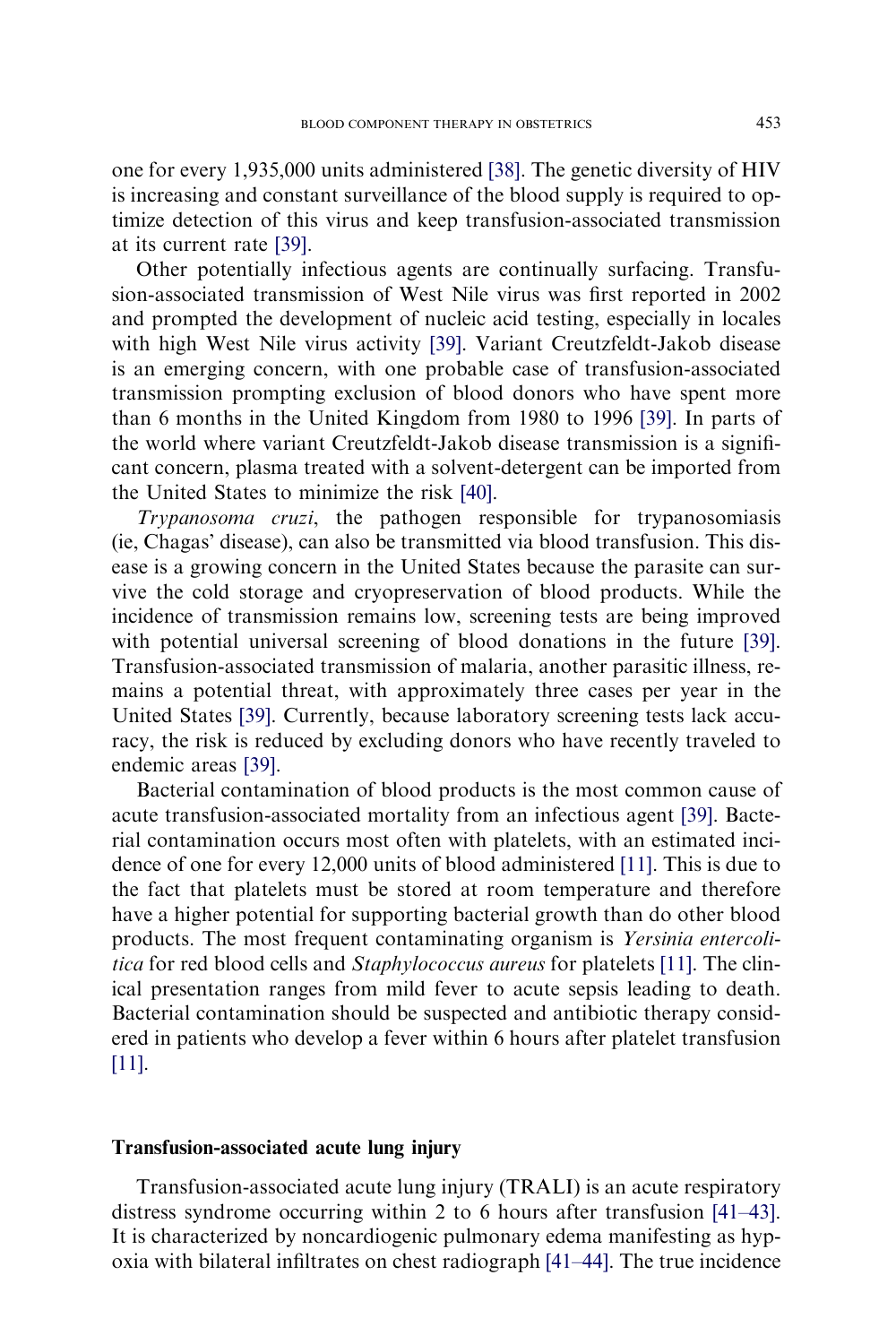of TRALI is unknown because it is difficult to distinguish from other forms of acute lung injury and it often occurs in patients with multiple coexisting illnesses [\[43\]](#page-15-0). However, it is not a rare entity, and is estimated to occur once in every 2000 to 5000 transfusions of blood or blood products [\[43\]](#page-15-0). According to the Food and Drug Administration, TRALI is the leading cause of death from transfusions in the United States [\[43\].](#page-15-0)

The leading hypothesis for the pathogenesis of TRALI is antibody-mediated [\[45\]](#page-15-0). A donor HLA or granulocyte-specific antibody is transfused into a recipient who possesses the corresponding leukocyte antigens [\[45\].](#page-15-0) This antibody–antigen interaction then initiates a cascade of cellular activity in the lung, resulting in endothelial damage and capillary leakage into alveoli [\[45\].](#page-15-0) Women who have had multiple pregnancies and patients with a history of prior transfusions are the most likely donors to be implicated in cases of TRALI [\[46\].](#page-15-0) Of particular interest in the obstetric setting is the association of TRALI in children whose mothers act as directed blood donors. In such cases, TRALI presumably stems from the development of antibodies toward paternally derived antigens present in the offspring [\[47\].](#page-15-0) An alternate hypothesis for the pathogenesis of TRALI involves two events, the first being a preexisting clinical condition in the patient that causes activation of the pulmonary endothelium [\[45\].](#page-15-0) The second event is the transfusion of biologically active substances that cause neutrophil activation and lead to pulmonary endothelial damage and alveolar edema [\[45\].](#page-15-0)

Treatment for TRALI is supportive, with mechanical ventilation required for most patients. Small tidal volumes are recommended. Hypotension is generally responsive to intravenous fluid but diuretic administration can worsen the patient's condition [\[42\]](#page-15-0).

#### Miscellaneous complications

Other complications associated with blood transfusion are associated with the citrate phosphate dextrose (CPD) used as an anticoagulant preservative in PRBC. In massive transfusion, citrate can bind plasma calcium and lead to hypocalcemia, causing hypotension, tetany, and cardiac arrhythmias [\[4\].](#page-13-0) Plasma calcium levels should be measured during massive transfusion and hypocalcemia treated with intravenous calcium chloride [\[4\]](#page-13-0).

Another potential complication associated with the CPD preservative is acidosis. The pH of stored blood is approximately 7.0 because of the preservative and can decrease to 6.9 during storage because of the metabolism of glucose to lactate [\[4\].](#page-13-0) It is unclear whether the acidity of banked blood contributes to acidosis in the patient. When massive transfusion is required, therapy should be guided by frequent blood gas analysis [\[4,35\]](#page-13-0).

Hyperkalemia can occur with PRBC administration because of passive diffusion of potassium out of the red blood cells during storage. In patients with normal renal function, the excess potassium is usually transported back into the cells or excreted in the urine. However, potassium levels should also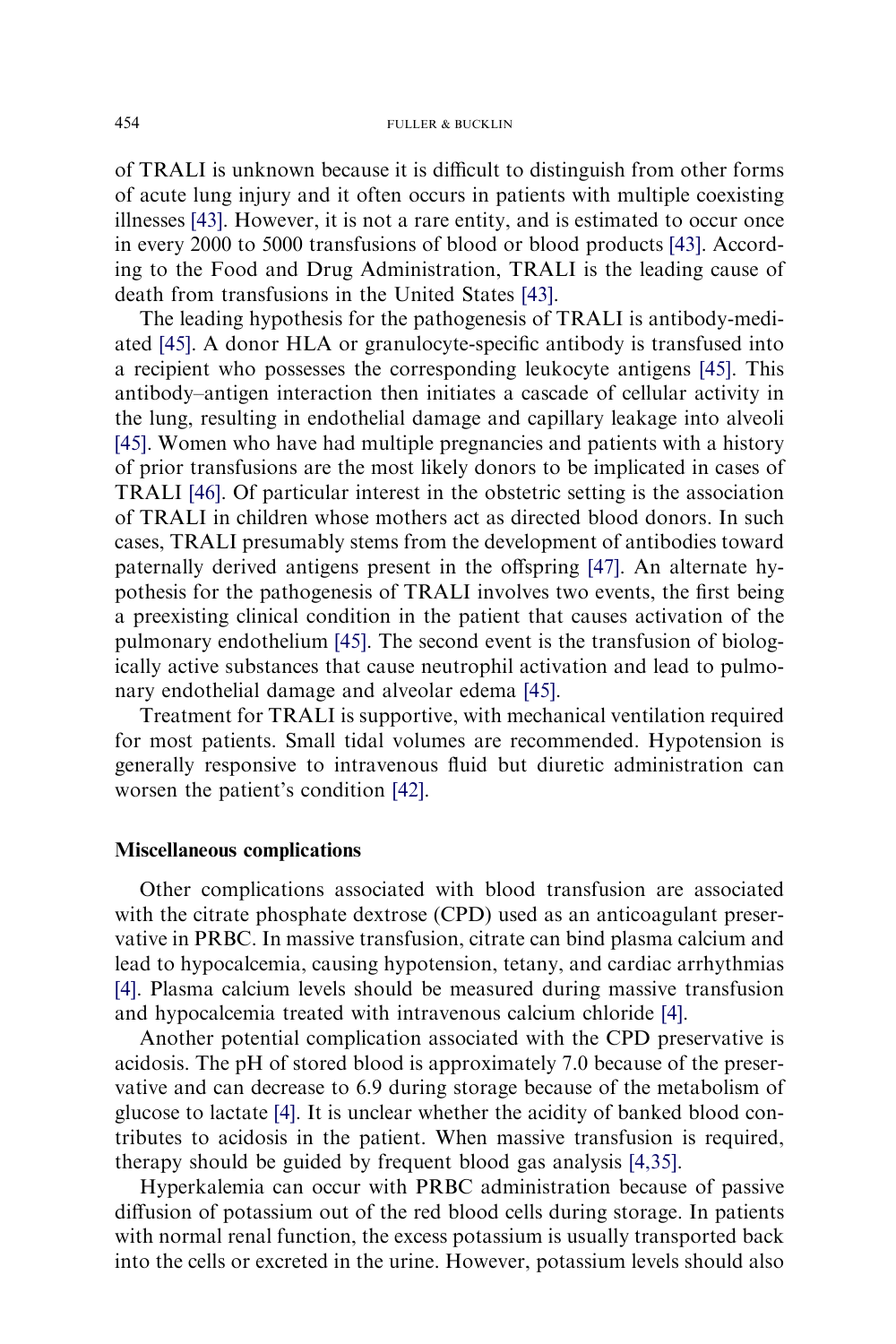be measured in patients requiring transfusion. If EKG changes, such as peaked T waves and wide PR and QRS intervals, are observed, the patient must be treated for hyperkalemia [\[4\].](#page-13-0)

Because blood is stored at  $1^{\circ}$ C to  $6^{\circ}$ C, hypothermia can result from blood transfusions, especially during massive transfusion. Extreme hypothermia can result in impaired coagulation, decreased tissue perfusion, arrhythmias, and decreased drug activity [\[7,48–50\].](#page-13-0) Because of this, temperature monitoring, active warming, and use of a blood warmer are imperative when massive transfusion is required [\[3,14\]](#page-13-0).

## Activated recombinant factor VII

A promising new alternative to blood component therapy is recombinant activated factor VII (rFVIIa). This drug is identical in structure and function to human factor VIIa and was originally developed to prevent or control bleeding in patients with hemophilia A or B with inhibitors to factors VIII or IX. However, the drug has been used in other situations with uncontrolled bleeding, including life-threatening obstetric hemorrhage [\[49,51,52\].](#page-15-0) Several case reports and reviews have described decreased blood product requirements in surgical and trauma patients with uncontrolled bleeding with the administration of rFVIIa [\[53,54\]](#page-15-0). The mechanism of action of rFVIIa is to augment the intrinsic clotting pathway by binding with tissue factor and directly activating factors IX and  $X$  [\[49,54\]](#page-15-0). The use of rFVIIa for postpartum hemorrhage is off-label and therefore the dose is based on case reports. The most commonly reported effective dose is 50 to 100  $\mu$ g/kg intravenously every 2 hours until hemostasis is achieved, with the vast majority of patients requiring only one dose [\[6,49\]](#page-13-0).

It is important to ensure adequate levels of platelets and clotting factors (by administration of blood products if necessary) because rFVIIa increases clotting by acting on these substrates [\[49,52,55\].](#page-15-0) While the optimal timing of rFVIIa administration is not known, reports suggest improved outcome when rFVIIa is administered relatively early in a hemorrhagic emergency [\[49,52,55\].](#page-15-0) Furthermore, the activity of rFVIIa is reduced during hypothermia and acidosis, highlighting the importance of its use before the patient develops some of the consequences of massive transfusion [\[49\]](#page-15-0).

Because rFVIIa is derived from recombinant technology and not from human proteins, there is no risk of viral transmission from the drug [\[49\].](#page-15-0) The most commonly reported adverse events associated with factor VIIa administration are thrombosis, including cerebrovascular accidents, myocardial infarction, pulmonary embolism, and clotting of indwelling devices [\[56\]](#page-15-0). Most occur within 3 hours of administration of the last drug dose [\[56\]](#page-15-0). More information regarding the off-label use of this new product for obstetric hemorrhage is needed and will surely become available as its use increases. For now, rFVIIa should be considered, if available, in a hemorrhagic emergency.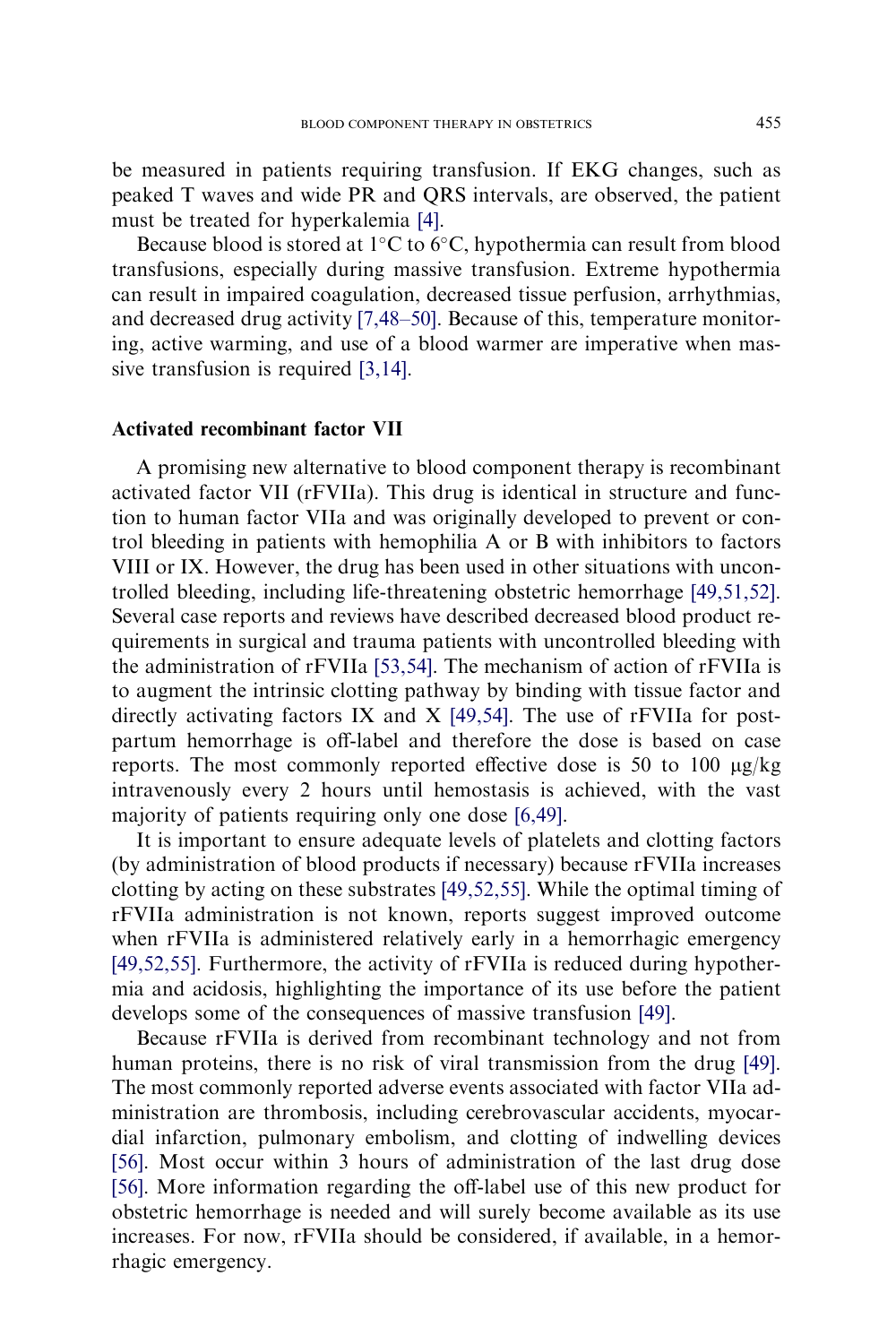#### <span id="page-13-0"></span>Summary

Hemorrhagic emergencies are common in obstetrics. Blood component therapy should be administered to treat specific conditions, such as inadequate oxygen delivery, microvascular bleeding, and coagulation factor deficiency. Alternatives to banked blood include autologous blood donation, normovolemic hemodilution, and intraoperative cell salvage. These should be considered in patients who are difficult to crossmatch and/or who refuse banked blood. Recombinant factor VIIa is a new adjunct for treatment of massive hemorrhage and should be considered, if available.

## References

- [1] Heinonen S, Tyrvainen E, Saarikoski S, et al. Need for maternal critical care in obstetrics: a population based analysis. Int J Obstet Anesth 2002;11(4):260–4.
- [2] Yazer MH. The blood bank ''black box'' debunked: pretransfusion testing explained. CMAJ 2006;174(1):29–32.
- [3] Practice guidelines for obstetric anesthesia: an updated report by the American Society of Anesthesiologists task force on Obstetric Anesthesia. Anesthesiology 2007;106(4):1–21.
- [4] Petrovich CT. Hemostasis and hemotherapy. In: Barash PG, editor. Clinical anesthesia. 3rd edition. Philadelphia: Lippincott-Raven Publishers; 1996. p. 189–217.
- [5] Dutton RP, Shih D, Edelman BB, et al. Safety of uncrossmatched type-O red cells for resuscitation from hemorrhagic shock. J Trauma 2005;59(6):1445–9.
- [6] ACOG practice bulletin: clinical management guidelines for obstetrician-gynecologists Number 76, October 2006: postpartum hemorrhage. Obstet Gynecol 2006;108(4):1039–47.
- [7] Santoso JT, Saunders BA, Grosshart K. Massive blood loss and transfusion in obstetrics and gynecology. Obstet Gynecol Surv 2005;60(12):827–37.
- [8] Preventing infant death and injury during delivery. Sentinel event alert No. 30. Joint Commission on Accreditation of Healthcare Organizations. Available at: [http://www.](http://www.jointcommission.org/SentinelEvents/SentinelEventAlert/sea_30.htm) [jointcommission.org/SentinelEvents/SentinelEventAlert/sea\\_30.htm](http://www.jointcommission.org/SentinelEvents/SentinelEventAlert/sea_30.htm). Accessed February 13, 2007.
- [9] Shock. American College of Surgeons committee on trauma: advanced trauma life support for doctors, vol. 7. Chicago: American College of Surgeons; 2004. p. 69–102.
- [10] Mayer DC, Spielman FJ, Bell EA. Antepartum and postpartum hemorrhage. In: Chestnut DH, editor. Obstetric anesthesia: principles and practice. 3rd edition. Philadelphia: Elsevier Mosby; 2004. p. 662–82.
- [11] Goodnough LT, Brecher ME, Kanter MH, et al. Transfusion medicine: first of two parts. N Engl J Med 1999;340(6):438–47.
- [12] Hebert PC, Wells G, Blajchman MA, et al. A multicenter, randomized, controlled clinical trial of transfusion requirements in critical care. N Engl J Med 1999;340(6):409–17.
- [13] Karpati PCJ, Rossignol M, Pirot M, et al. High incidence of myocardial ischemia during postpartum hemorrhage. Anesthesiology 2004;100(1):30–6.
- [14] Practice guidelines for perioperative blood transfusion and adjuvant therapies. An updated report by the American Society of Anesthesiologists task force on perioperative blood transfusion and adjuvant therapies. Anesthesiology 2006;105:198–208.
- [15] Matot I, Einav S, Goodman S, et al. A survey of physicians' attitudes toward blood transfusion in patients undergoing cesarean section. Am J Obstet Gynecol 2004;190(2):462–7.
- [16] Bick RL. Disseminated intravascular coagulation: a review of etiology, pathophysiology, diagnosis, and management: guidelines for care. Clin Appl Thromb Hemost 2002;8(1):1–31.
- [17] Menitove JE. Immunoprophylaxis for D- patients receiving platelet transfusions from D+ donors? Transfusion 2002;42(12):136–8.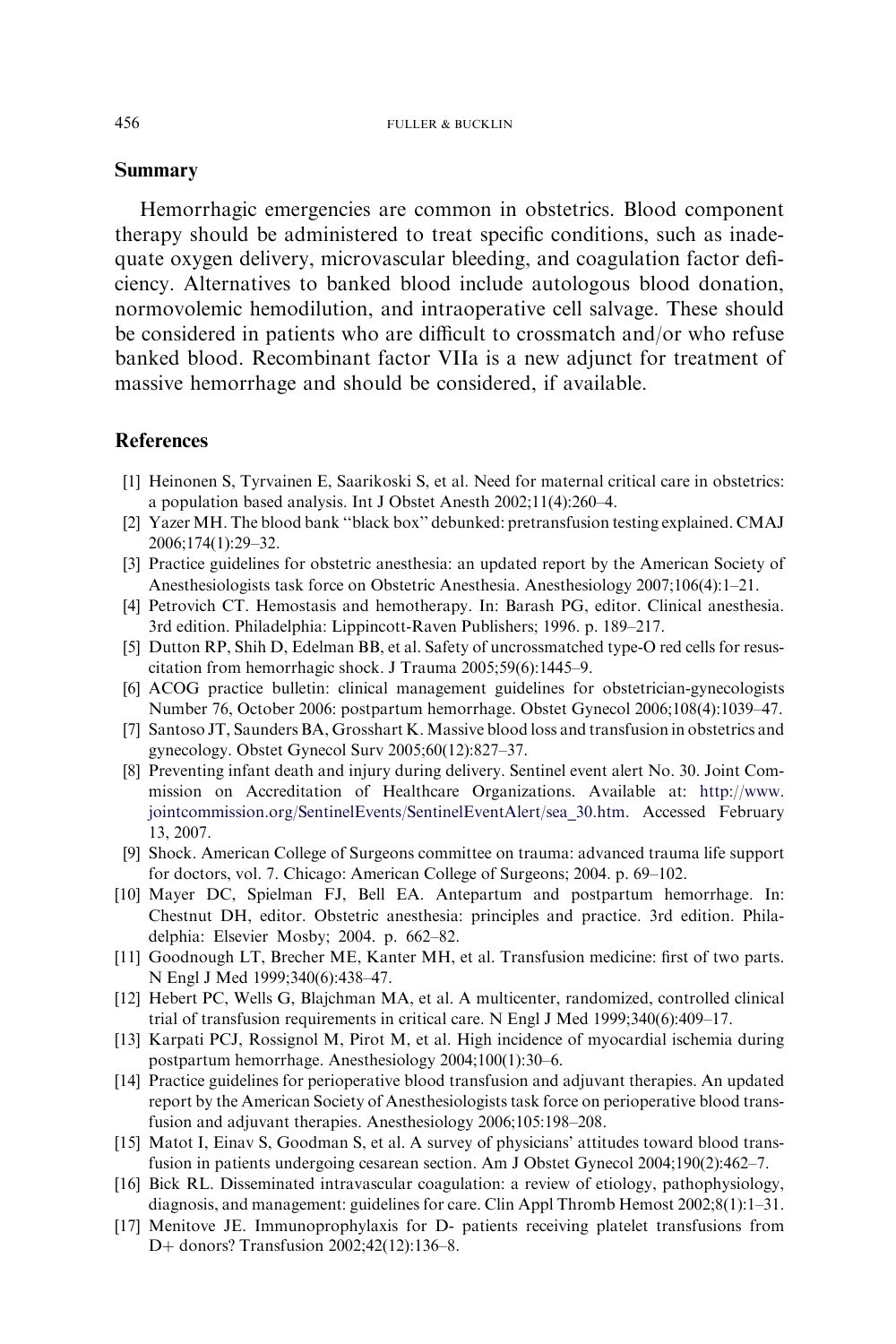- <span id="page-14-0"></span>[18] Droste S, Sorensen T, Price T, et al. Maternal and fetal hemodynamic effects of autologous blood donation during pregnancy. Am J Obstet Gynecol 1992;167(1):89–93.
- [19] Yamada T, Mori H, Ueki M. Autologous blood transfusion in patients with placenta previa. Acta Obstet Gynecol Scand 2005;84(3):255–9.
- [20] Linden JV, Wagner K, Voytovich AE, et al. Transfusion errors in New York State: an analysis of 10 years' experience. Transfusion 2000;40(1):1207–13.
- [21] Andreu G, Morel P, Forestier F, et al. Hemovigilance network in France: organization and analysis of immediate transfusion incident reports from 1994 to 1998. Transfusion 2002; 42(10):1356–64.
- [22] Grange CS, Douglas J, Adams TJ, et al. The use of acute hemodilution in parturients undergoing cesarean section. Am J Obstet Gynecol 1998;178(1):156–60.
- [23] Monk TG. Acute normovolemic hemodilution. Anesthesiol Clin North America 2005;23(2): 271–81.
- [24] Waters JH. Indications and contraindications of cell salvage. Transfusion 2004;44(Suppl 12): 40S–4S.
- [25] Clark V. Facilities for blood salvage (cell saver technique) must be available in every obstetric theatre. Int J Obstet Anesth 2005;14(1):50–2.
- [26] Waters JH, Biscotti C, Potter PS, et al. Amniotic fluid removal during cell salvage in the cesarean section patient. Anesthesiology 2000;92(6):1531–6.
- [27] Weiskopf RB. Erythrocyte salvage during cesarean section. Anesthesiology 2000;92(6): 1519–22.
- [28] Clark SL, Hankins GDV, Dudley DA, et al. Amniotic fluid embolism: analysis of the national registry. Am J Obstet Gynecol 1995;172(4):1158–69.
- [29] Bernstein HH, Rosenblatt MA, Gettes M, et al. The ability of the Haemonetics 4 Cell Saver System to remove tissue factor from blood contaminated with amniotic fluid. Anesth Analg 1997;85(4):831–3.
- [30] Petroianu GA, Altmannsberger SH, Maleck WH, et al. Meconium and amniotic fluid embolism: effects on coagulation in pregnant mini-pigs. Crit Care Med 1999;27(2):348–55.
- [31] Rebarber A, Lonser R, Jackson S, et al. The safety of intraoperative autologous blood collection and autotransfusion during cesarean section. Am J Obstet Gynecol 1998;179(3): 715–20.
- [32] Oei SG, Wingen CBM, Kerkkamp HEM. Cell salvage: how safe in obstetrics? Int J Obstet Anesth 2000;9:143.
- [33] Harkness UF, Spinnato JA. Prevention and management of Rh D isoimmunization. Clin Perinatol 2004;31(4):721–42.
- [34] Thomas D. Facilities for blood salvage (cell saver technique) must be available in every obstetric theatre. Int J Obstet Anesth 2005;14(1):48–50.
- [35] Cosgriff N, Moore EE, Sauaia A, et al. Predicting life-threatening coagulopathy in the massively transfused trauma patient: hypothermia and acidoses revisited. J Trauma 1997;42(5): 857–62.
- [36] Malone DL, Hess JR, Fingerhut A. Massive transfusion practices around the globe and a suggestion for a common massive transfusion protocol. J Trauma 2006;60(Suppl 6): S91–6.
- [37] Stainsby D. Errors in transfusion medicine. Anesthesiol Clin North America 2005;23(2): 253–61.
- [38] Dodd RY, Notari EP IV, Stramer SL. Current prevalence and incidence of infectious disease markers and estimated window-period risk in the American Red Cross blood donor population. Transfusion 2002;42:975–9.
- [39] Fiebig EW, Busch MP. Emerging infections in transfusion medicine. Clin Lab Med 2004; 24(3):797–823.
- [40] Chekrizova V, MurphyWG. Solvent-detergent plasma: use in neonatal patients, in adult and paediatric patients with liver disease, and in obstetric and gynaecological emergencies. Transfus Med 2006;16(2):85–91.